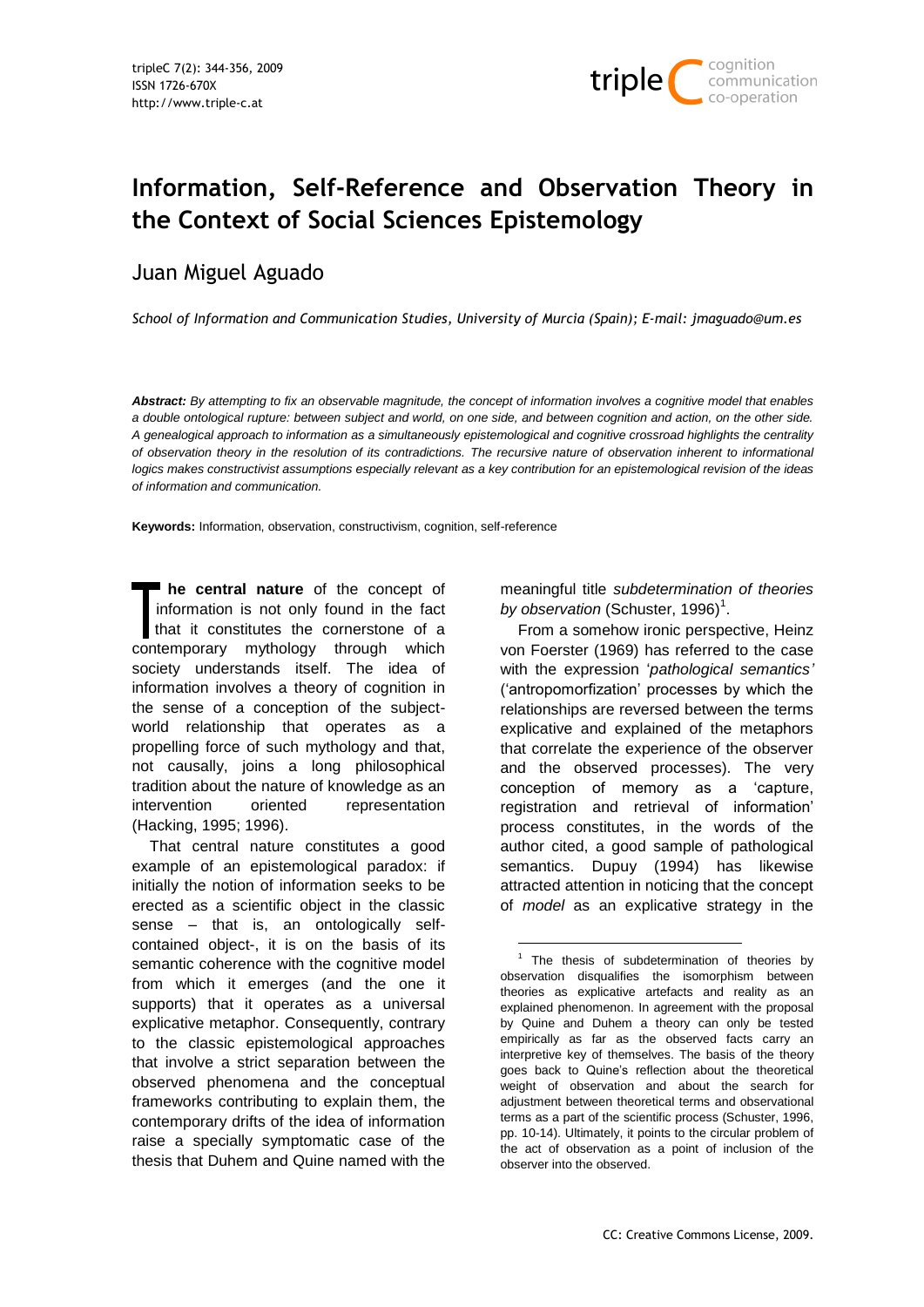development of cognitive sciences had moved its semantic gravity centre from "that which imitates' to 'that which is imitated' (for instance in the modeling relationship between brain and computers). Therefore, our initial argument departs from considering the informational paradigm as the result of a technical operativity which, although originally thought of as an explicative construct, becomes an explained phenomenon on the basis of its instrumental coherence (cf. Aguado, 2003, p. 200).

On the following pages different ideas are proposed: first, a brief genealogical characterisation of the concept of information in the shape of a journey around the main critical lines regarding the classic informational model emanated from the interdisciplinary context of cognitive sciences. We find three recurrent epistemological problems in the background of that genealogy, which are especially sensitive to social sciences: the problem of the primary ontological foundation, the problem of the fracture between subject and object and the problem of observational reflexivity. Although they are closely related issues, we will be dealing specifically with the issue of observational reflexivity, since it is from here that the constructivist perspective puts the salt of its logical coherence to the informational wound: information is thought of as both a cognitive and an epistemological dilemma precisely because it *is* an observational problem.

We are not, however, dealing here with a classic observational problem, concerned with methodological formalization. More than anything, information makes us face a problem of recursiveness: it is both an observed phenomenon and a phenomenon of observation from which the observer is constituted. Hence its crossroads nature and the relevance of those approaches that urge to the awareness of the essentially reflexive condition of observation (from the second order cybernetics outlined by Heinz von Foerster and developed in the theory of autopoietic systems by Maturana and Varela to the systemic constructivism by von Glasersfeld or Luhmann).

In the last part general lines are proposed for a recursive comprehension of the pair information/knowledge departing from the observational logics by Spencer-Brown (1979) which, due to its articulation about the correspondence between form and structure, is outlined as essentially informational logics.

#### **1. Information as a trace of Nature**

The idea of information as external processable data is based on a mechanistic tradition of the conception of knowledge which is closely related to a transparent conception of observation as a formalinstrumental procedure. Throughout the XIX century the development of mechanic  $devices<sup>2</sup>$ that embodied calculation processes conceived as expressions of the human intellect enabled the extension of the principle of knowledge as representation (what can be represented can be known) to the reproduction field (what can be reproduced can be known). This way the door was open to a reflexive movement of knowledge about itself which later on would establish the *leit motif* of the cognitivist paradigm: *if it can be represented, it can be reproduced* (and vice versa). The formalization of representation is conceived in this framework as mechanisation of knowledge and consequently, the latter becomes inherently *reproducible*.

The symbolic space of western tradition around this instrumental-representational

 $2$  The history of the production of mechanical-logical mechanisms is not circumscribed obviously to the XIX century. From the mechanism of Antikytera (2<sup>nd</sup> century B.C.) or Renaissance"s logical automatons to Lull"s *Ars Magna* or the identity between thought and logic expressed by Boole in the theoretical field, the mechanical reproduction of calculus and other logical functions posed as a mechanisation of thought has dominated myth and experiment equally. In another text (Cfr. Aguado, 2000) we have gone through the history of automata understood as embodiments of the epistemological link between reproduction and knowledge in a double evolutionary trajectory: automatons of action (those mechanisms designed for the reproduction of instrumental actions) and automatons of cognition (those mechanisms designed for the reproduction of cognitive actions). Certainly, following Hacking (1996) it would seem more appropriate in this context to distinguish between *intervention automata* (mechanisation of action upon the world) and *representation automata* (mechanisation of knowledge).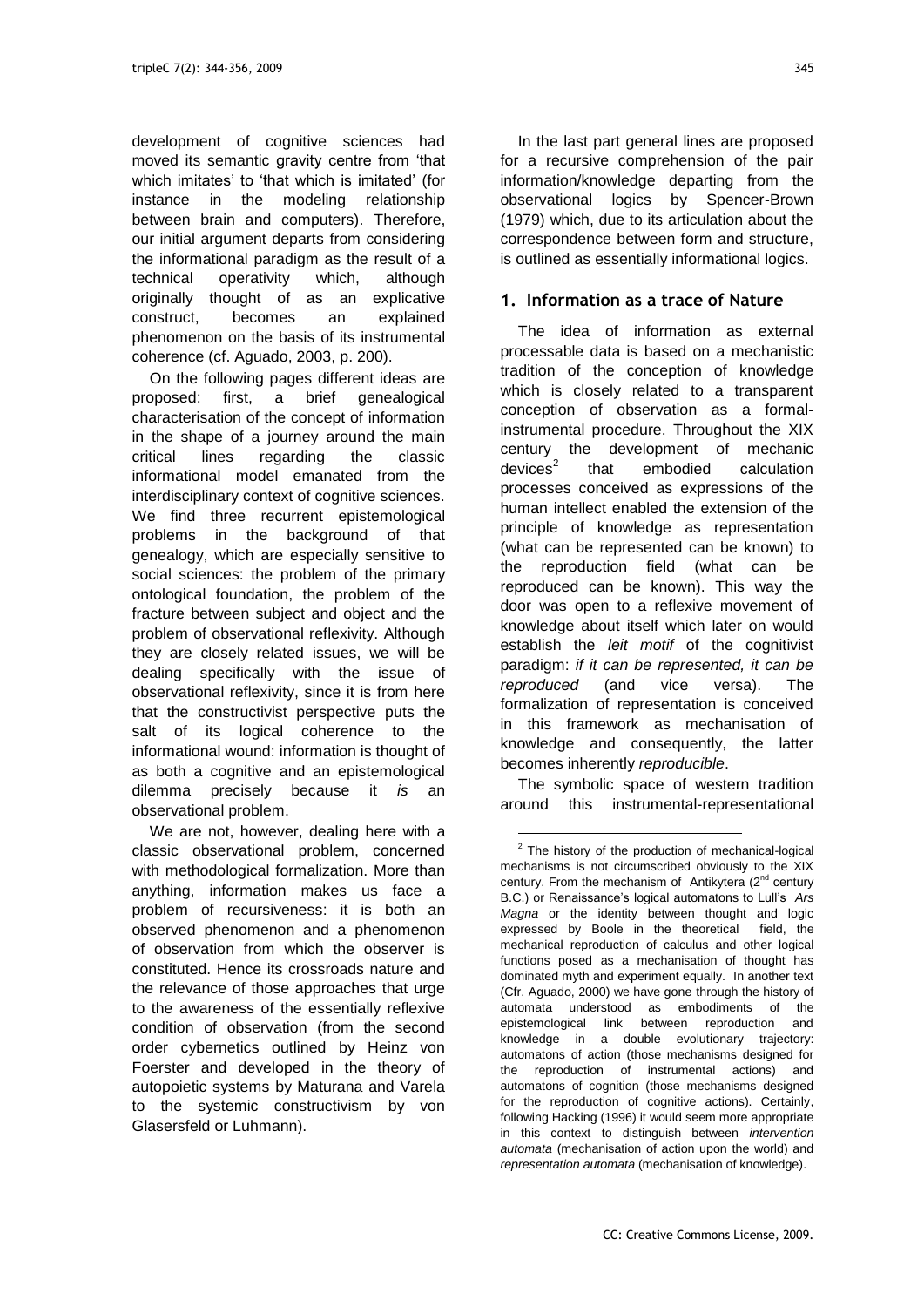conception of knowledge – of the mind as a mirror of nature, following Rorty (1996) - is built in the field of two essential coordinates: the abscissa delimited by the pair subject/object (the one who knows and what is known) and the ordinate delimited by the pair knowledge/action (Aguado, 2001). The characteristic shape of such symbolic space has been fracture and discontinuity. On the one hand, the representational conception of knowledge marks the fracture between knowledge and action in terms of the distinction between representation and intervention (Hacking, 1996), and about this fracture, the incommensurability between subject and object is outlined in the shape of a recursive paradox: the representer represented on the basis of the representation of the representation. The cornerstone of this recursive observational paradox is the syntax of cognition, and it is precisely at this point that the idea of information comes to play the central role mentioned before.

Boole"s algebra and Shannon and Weaver"s Mathematical Theory of Communication, came to allow experimental status to something that up to then had only been a hypothesis: thinking is computing, computing is representing. If at the end of the XIX century the mathematician George Boole had consolidated the mechanization of thought on the basis of its identity with logic (thinking means articulating formally structured propositions), the mechanization of representation was consolidated with Shannon's contribution in the middle of XX century: the Boolean all or nothing binary logics could operate in electrical circuits (connection/disconnection) (on/off) in such a way that it was possible to test the automatic character of the algorithmical or propositional thought (Dupuy, 1994).

Apparently, the encounter between Boole"s restricted algebra and the Mathematical Theory of Communication came to solve an ancestral problem: the establishment of a representational magnitude that would permit the articulation of a syntax of cognition independently from the representer. The dilemma, which had been philosophical up to then, about the subject's access to the world acquired thus

the status of experiment: if it was possible to establish a representational syntax independent from the representer, then it was possible, both to guarantee the access to the object (representing is reproducing), and also to guarantee the access to the subject (reproducing the representer by means of formalizing its action of representing). However, that proposal demanded the requirement of a radical detachment between representation and meaning or rather the approach to meaning in terms of syntax understood as a form of order.

The consolidation of a materialistic concept of information (Shannon and Wever, 1949) equipped with an epistemic status similar to the one of energy or mass (Shannon, 1972) came to fulfill that demand in the confluence of logics (originally Boole"s restricted algebra), the engineering of transmissions (Hartley, 1928) and thermodynamics (Szilard, 1929; Brillouin, 1965)-, combining the syntactical-logical power with the linking (somehow also syntactical) of information to the production of order. If knowledge as representation involved the identification of order as a condition of reproducibility, information was presented in this context as a universal magnitude of order in the sense of a kind of "intimate structure of the universe".

Transformed into a measure of the knowledgeability (as much as representability) of the world leaving out the condition and the action of the knowing subject. information circumscribes communication to the transmission of (the reproduction of) order and delimits cognition as "the processing of information" (that is, its capture and/or production, its articulation, its transmission) by means of the manipulation, through specific rules, of physical elements (symbols) whose operability are defined precisely by its form. That is the link between the secular tradition of the mind as a mirror of reality and the so-called *cognitivist hypothesis* (Varela, 1996, pp. 43-44), whose validity permits, for example, to describe the mind and the computer as "processing systems of external information". Knowledge here keeps its character of mirror of Nature (Rorty, 1983), but now, inasmuch as the essential substance of Nature is information,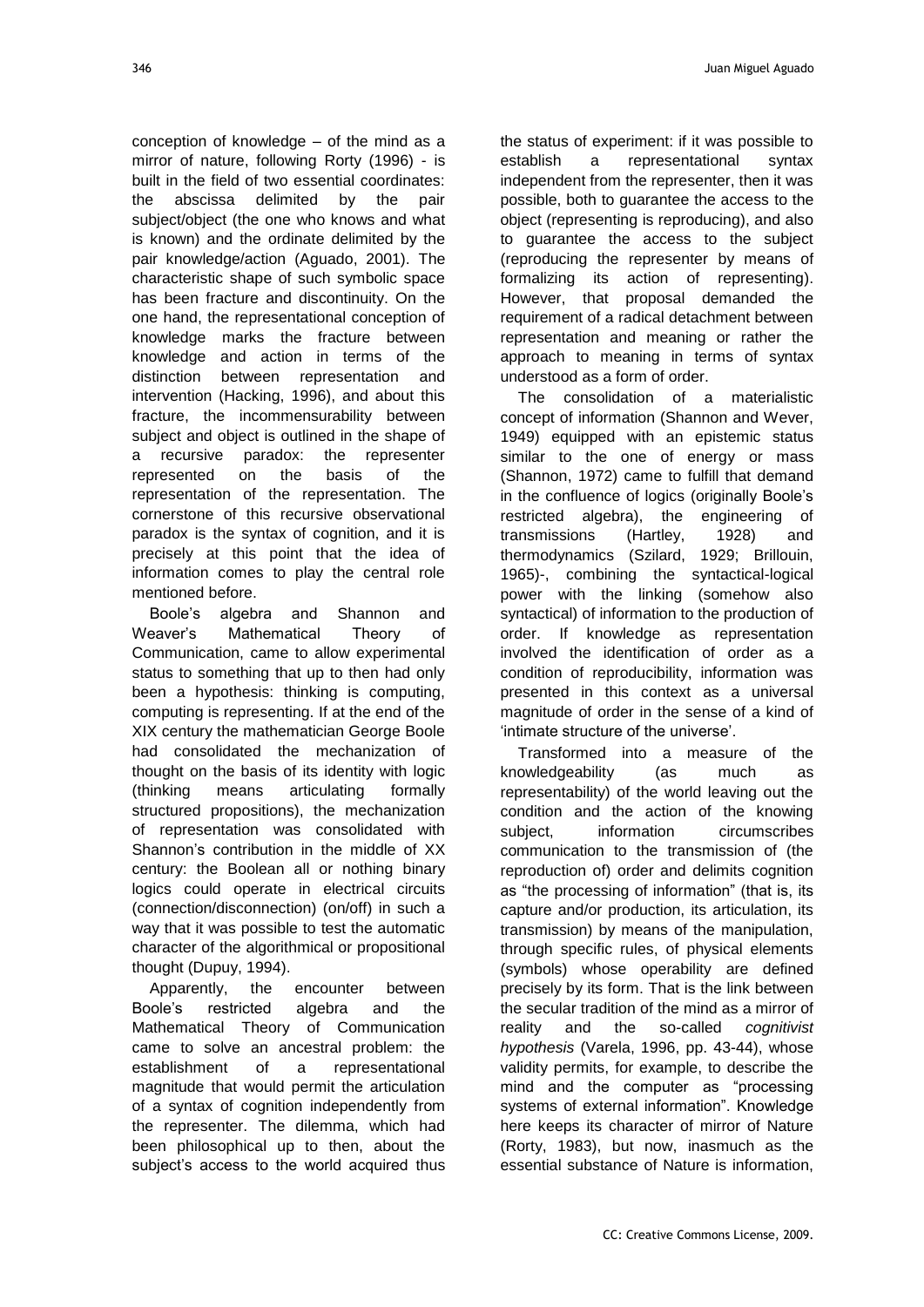the mirror no longer reflects images, laws, causes or functions, but rather, ordered sets of bits, that is, the *order of what is reflected*:

*"*Information exists*. It does not need to be* perceived *to exist. It does not need to be* understood *to exist. It requires no intelligence to interpret it. It does not have to have* meaning *to exist. It exists. […] The most fundamental aspect of information is not a construction of human mind, but a basic property of the Universe. […] Information is a quantity which may be altered from one form to another. Information is a quantity that can be transferred from one system to another" (Stonier, 1990, pp. 21-26)*

Conceived that way, as von Foerster (1991, p. 60) reminds , information is susceptible to be «"processed", "retrieved", "stored", "chopped", etc. as if it were hamburger meat», in such a way that the operator of knowledge is left with a similar role to that of the butcher"s: obtain, process and distribute. Leaving aside humour, criticisms to the cognitivist model which involves the binomial information-cognition in the model of an industrial assembly line (in the sense that it breaks the process in functional moments and separates the subject from the production of knowledge) have hardly limited its implantation as universal mythology. Something similar happened in the first half of the XX century to the psychoanalytical theory of the unconscious: the diffusion in everyday life of an interpretative model emanated from science does not depend, finally, on its precision or accuracy, its internal coherence or its falsability, but rather on its *functional and semantic coherence* with the sociocultural environment in which it is developed.

## **2. Avatars of information**

The generalization in everyday use of the reified idea of information must not, however, hide the complexity and richness of the debate it has produced. Much of this debate emanates from the contradictions inherent to the Shannonian formulation, summarized in

the last two sentences of the following wellknown quotation:

*"The fundamental problem of communication is that of reproducing at one point either exactly or approximately a message selected at another point. Frequently the messages have meaning; that is they refer to or are correlated according to some system with certain physical or conceptual entities. These semantic aspects of communication are irrelevant to the engineering problem. The significant aspect is that they are selected from a set of possible messages" (Shannon y Weaver, 1949, pp. 31-32)*

As Bateson (1985, p. 413) rightly pointed out, the engineers and mathematicians believe that they can avoid the complexities and difficulties introduced into communication theory by the concept of 'Meaning' reducing the matter to the syntactical level and building the concept of information from a theory of the signal (von Foerster, 1991,60). But the idea of signal is only apparently aseptic, only apparently syntactical. The signal refers to a difference that is 'out there'. but that "something" which is difference is *distinguished* by someone. The distinction is presupposed by Shannon and Weaver as a selection (see Qvortrup, 1993). The fact that information is defined as the probability of selection involves the observer in at least two aspects: one, probability implies expectation and context of use; and two, the selection is only conceivable on the basis of the assumption of *someone* who selects. Both assumptions involve implicit semantics as the horizon of meaning (Brier, 1992).

Apart from this, the development of the concept of information as a measure of order that constitutes its fundamental link with universal magnitudes (such as mass or energy) presupposes the observational act as well. In Shannon and Weaver"s theory, both information and noise depend on variety. If redundance is defined according to the "adjustment" between variety and the number of elements, information and noise are expressed in direct proportion to variety. In other words, information and noise depend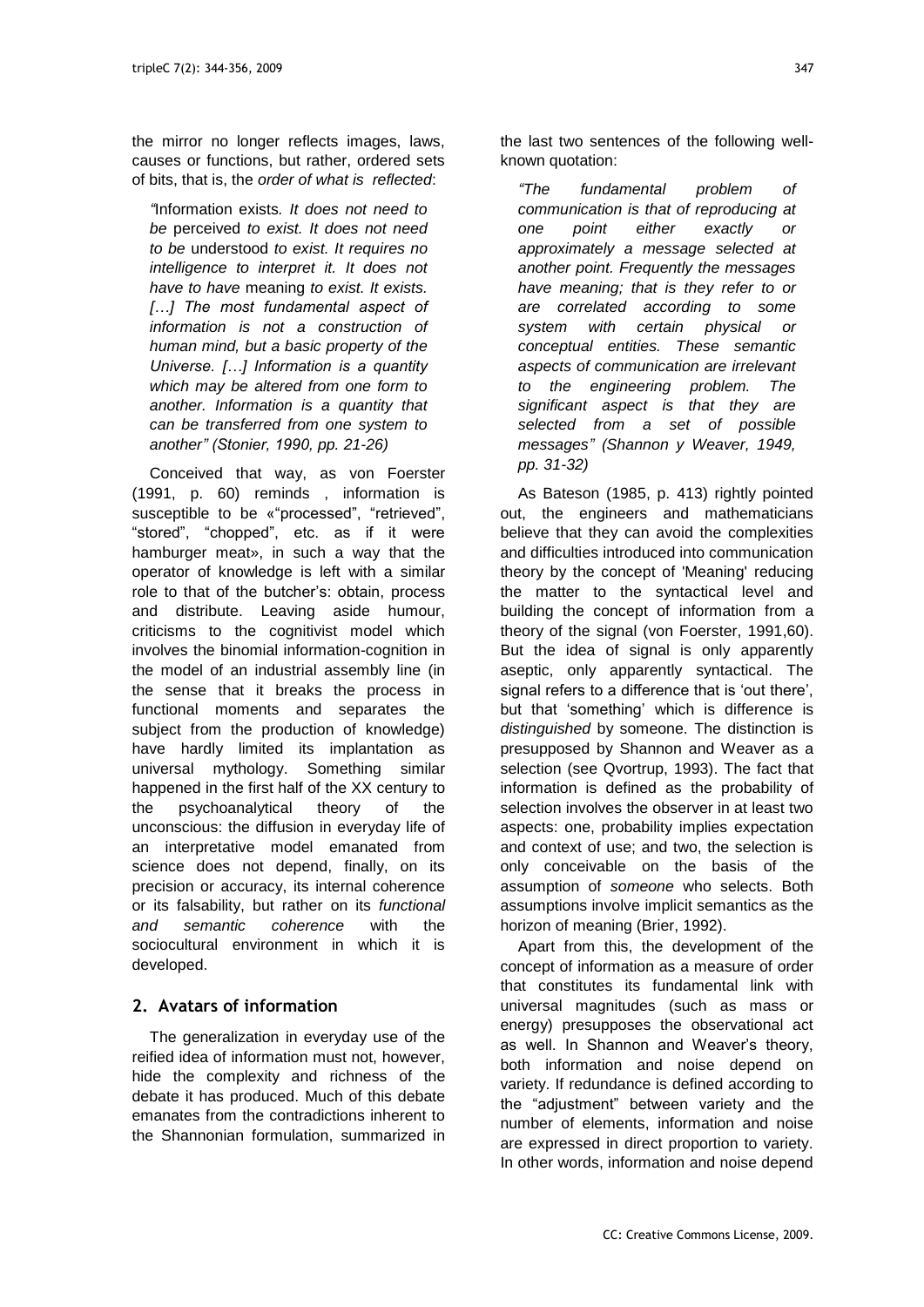on the number of elements *different* from one another. Neither of them can be defined in larger quantities than those allowed by the amount of variety (Ashby, 1977, p. 238). In fact, as Ashby poses,

*"It must be noticed that noise is in no intrinsic way distinguishable from any other form of variety*. *Only when some recipient is given, who will state which of the two is important to him, is a distinction between message and noise possible" (Ibid, p. 256)*

The issue of the *distinction* between information and noise brings us definitely to the problem of observation. It seems implicit in Ashby"s words that order is the cognitive contribution of the observer that makes it possible to conceive the difference between information and noise: order, as a Peircean sign, it is so *for someone in a certain circumstance*. The resultant paradox is that information is proposed as a universal measure of order for a system whose activity of selection (the one information depends on) involves a local order, coherent with its structure and operations. From the point of view of communication (understood as "transmission" of information), there has to be a correspondence between the orders of selection of those observing systems involved and, therefore, there has to be an operational and structural correspondence between them (von Foerster, 1991, p. 75).

The epistemological contradictions of information ultimately refer to its condition as a code of difference. Consequently, it is primarily an observational problem, a problem of the management of differences. In this sense, and following partially Qvortrup"s classification (1993), it is possible to outline at least three differentiated positions throughout the contemporary debate about the epistemological status of information:

*(a) The objectivist position*, according to what has been posed before, considers information as an ontologically self-sufficient magnitude of Nature. In this case, the information is *an external difference* to the observer and independent from him. Without resorting to Stonier"s ontological exaltation mentioned above, Wiener"s words suffice to

illustrate the common denominator of this approach and its cognitive-communicational derivations:

*"Information is a name for the content of what is exchanged with the outer world as we adjust to it, and make our adjustment felt upon it. The process of receiving and using information is the process of our living effectively within that environment. To live effectively is to live with the adequate information" (Wiener, 1954, p. 18)*

*(b) The constructivist position* introduces in the concept of information the observational instance as a result of the systematic reflection about the contradictions pointed out in the objectivist approach. The development of the second-order cybernetics<sup>3</sup> placed self-reference in a privileged position within the operations of the cognitive system, rejecting the conception of the informational flow in terms of transmission of objects. The constructivist shift established thus two complementary options: either (b.1) to revise the concept of information, so that it became coherent with an idea of communication understood as a behavioural coupling between two interacting systems, or (b.2) establish the hypothesis that the environment only exists for the system as a product of its own creation. The one we call "constructivist position" corresponds to the first option (b.1), while the one we will give the name of "radical constructivism" will emerge from the development of the second hypothesis (b.2).

The first option, derived from the incorporation of the observational reflexivity, compelled thus the consideration that communication did not depend so much on what 'the environment gave the system' but rather on what happened with the system in its interaction with the environment or with another system (Maturana and Varela, 1996,

<sup>&</sup>lt;sup>3</sup> Second order cybernetics is concerned with the study of systems with circular causality whose operation is based on self-reference. Unlike classic cybernetics, which deals with externally observed systems, second order cybernetics deals with observing systems or systems that are capable of observation, i.e. systems that produce and manage the differences from which they are constituted as such (von Foerster, 1981).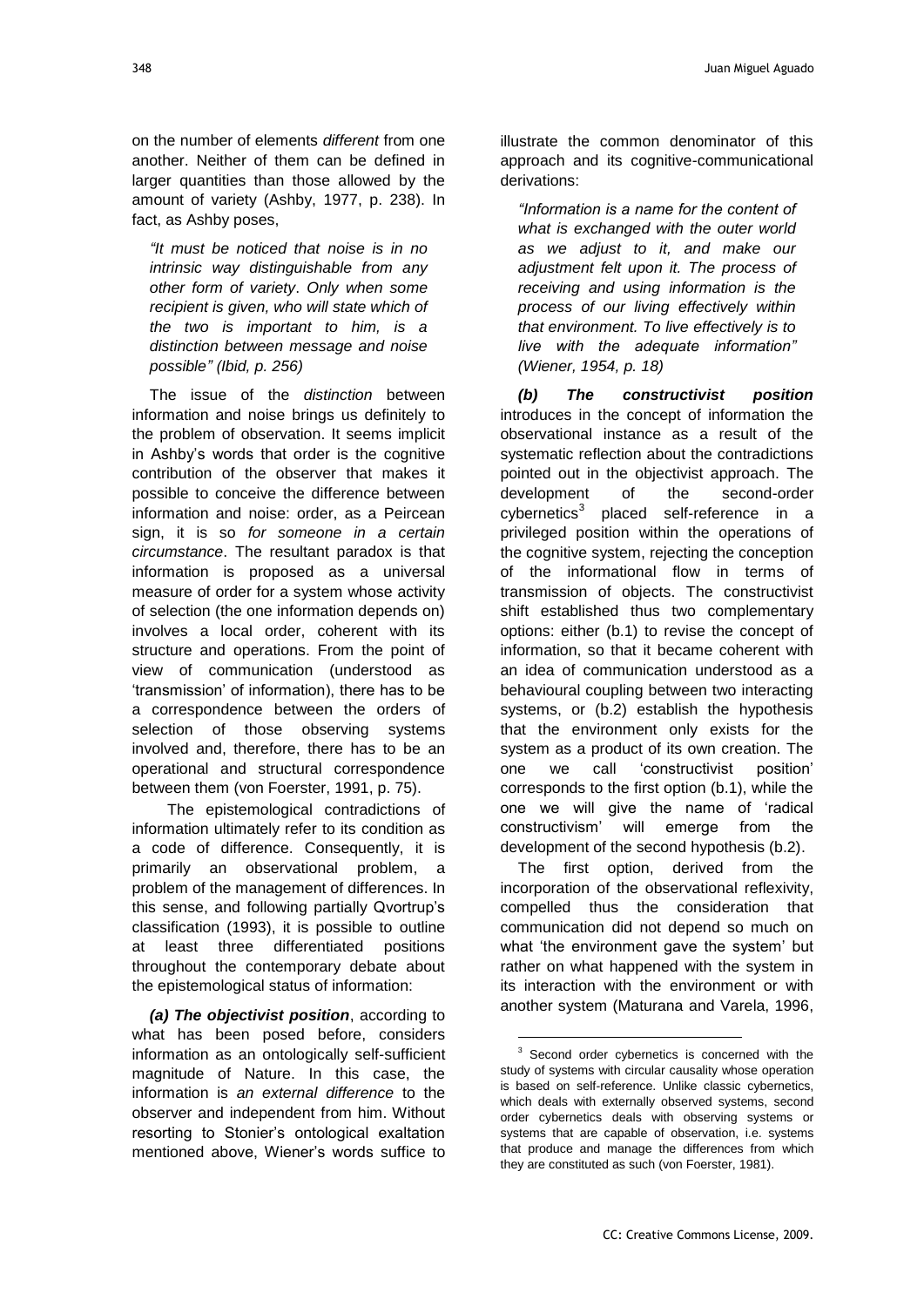p. 169). Thus information ceased to be a "capturable" external difference and came to be conceived as a difference in the environment linked to an operational change (a difference) in the system. The Batesonian definition of information as the *difference that makes a difference* (Bateson, 1985; 1991) summarises the conception of communication as operational coupling and in a way that advances the second constructivist hypothesis. In fact, for Bateson the difference is an observational operation that emanates from the encounter between the perceptive structure of the system and the world as it is presented to it. Implicitly the difference is neither in the world nor in the observer, but in the encounter between them, but also implicitly (b.2) the world can only be for the observing system depending on what it is (that is, the environment is part of the observing system inasmuch as its operational structure presupposes it). Consequently, in the end the difference is defined as a "mental"  $is sue<sup>4</sup>$ .

*(c) The radical constructivist position* introduces, thus, a differential note with respect to Bateson"s definition. Paraphrasing the famous sentence, from this perspective information would appear rather as *the difference that finds a difference* (Qvortrup, 1993). In fact, this implies an elimination of the conductist substratum that remained in Bateson"s formulation, in the sense that it made it possible to glimpse a cause-effect coordination between the difference in the environment and the difference in the

l

observing system. The consideration that the environment exists for the system depending on its operational structure obliged to restrict the functional determinism of the cause-effect connection in the system-environment encounter.

This view of information as an endogenous emergence of the operational coupling implies the conception of selection not in the terms of a designation or a 'pointing at' with respect to something external, but as a restriction of the system operation itself. In other words, the system does not select differences of the environment; the system *is*  in itself a selection of the differences in the environment<sup>5</sup>. As in the previous case, the premise refers to a double hypothesis: one (c.1), the consideration, in the case of selforganising systems (like living systems) of the set system-environment as an inseparable whole for the external observer; and two, (c.2) the consideration of observing systems as operationally closed systems<sup>6</sup>. The former line of reflection (c.1) is the one developed by von Foerster (especially in von Foerster, 1981), the latter (c.2) constitutes the essence of the autopoietic systems theory developed by Maturana and Varela (1980, 1996 and Varela, 1979, 1996).

In his article *Notes on an Epistemology for Living Things*, published in 1972, Heinz von Foerster (1991:65-78) outlines the following propositional chain: (1) The environment is experienced as if it was the residence of objects, stationary, moving or changing; (2) The logical properties of "invariance" and

<sup>&</sup>lt;sup>4</sup> The connection between Batesons' epistemological presuppositions and the Kantian dilemma of the *noumenon* (Das Ding an Sich) seems relevant here: "Clearly there are in the mind no objects nor events – no pigs, no coconut palms and no mothers-. The mind contains only transforms, percepts, etc […..]. The explanatory world of substance can invoke no differences and no ideas but only forces and impacts. And, per contra, the world of form and of communication invokes no things, forces or impacts but only differences and ideas" (Bateson, 1991, p. 271). The turn from an exogenous perspective of information to an endogenous perspective highlights here its complementarity with the foundational conception of symbolic interactionalism (Mead, 1972) at least in three aspects: the centrality of "internal behaviours" in the communicative coordination, reflexivity as a characteristic of the production of the subject and, finally, the symbol as a mediation tool in the production of the world.

<sup>5</sup> In this sense Luhmann defines information as *an event that selects system states*. The interaction with the environment is only possible via structures that limit and pre select the possibilities. Information presupposes structure but it is not a structure in itself, rather it is an event which updates the use of structures (Luhmann, 1991, pp. 83-84).

<sup>&</sup>lt;sup>6</sup> Both hypotheses presuppose identity between living systems, self-organised systems and observing systems (von Foerster, 1991, p. 40; Maturana and Varela, 1980, p. 32). An operationally closed system is that whose operations constitute its domain of existence (in philosophical terms, that for which "to be is to exist"). Autopoietic systems are by definition operationally closed: their operations configure the domain in which they become themselves as organisational units. Operational closure presupposes and is constituted upon self-reflexivity (where system is the horizon of the operations of the system).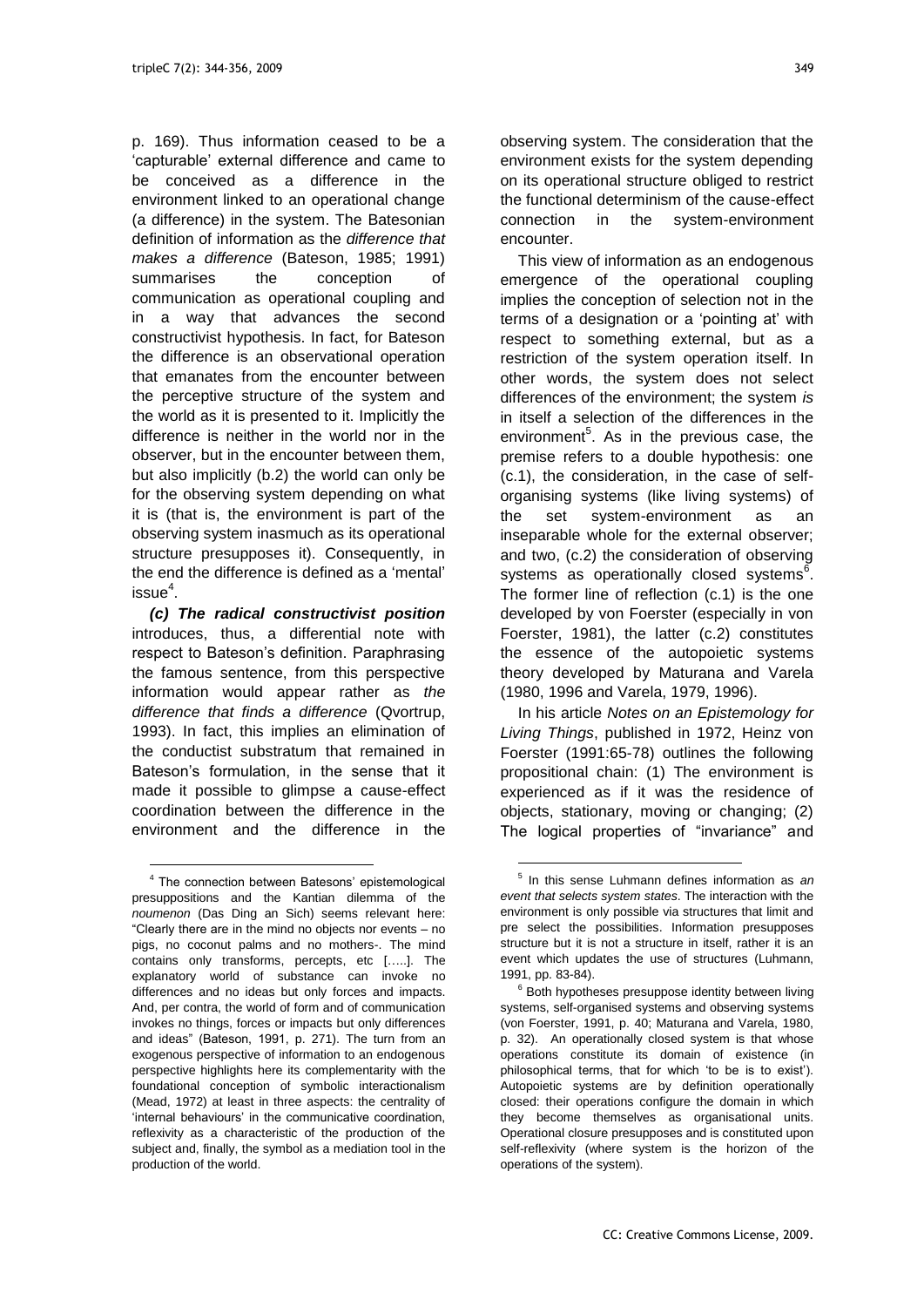"change" belong to the representations, not to the objects; (3) Objects and events are not primitive representations. They are representations of relations; in such a way that (4) the environment is the representation of the relations between "objects" and "events" and (5) a living organism is a third

order relater (operation of relations between relations of relations) from which the differentiation between system and environment constitutes an emergence from that operation of relations:

*"Let be D\* the terminal representation made by an organism \*, and let it be observed by an organism*  $\Omega$ *; let*  $\Omega$ *'s internal representation of this description be D (* $\Omega$ *, D<sup>\*</sup>); and, finally, let*  $Ω's$  *internal representation of his environment be*  $E$   $(\Omega, E)$ . [...] The *domain of relationships between D and E which are computable by represents the "information" gained by from watching \*:*

*Inf*  $(\Omega, D^*)$   $\equiv$  *Domain Rel*  $\mu$  *(D, E)* 

 $(\mu = 1, 2, 3, \dots m)$ 

*The logarithm (base 2) of the number m of relationships Rel computable by (or the negative mean value of the logarithmic probabilities of its occurrence*  $\langle \log_2 p_i \rangle = \sum p_i \log_2 p_i$ ;  $i =$  $1 \rightarrow m$ ) is the "amount of information, *H" of the description D\* with respect to :*

*H* ( $D^*$ ,  $\Omega$ ) =  $log_2 m$ 

l

*(or H (D<sup>\*</sup>,*  $\Omega$ *)* =  $-\Sigma$ *<sub>i</sub> log<sub>2</sub>*  $p$ <sub>*i</sub>*)" *(Von*</sub> *Foerster, 1981, p. 78)*

In such a way that both the descriptive approach to the concept of information *(Inf)* and the probabilistic expression of the amount of information *(H)* prove to be relative concepts (c.1), being thus impossible to affirm that the environment "contains" information, and even less that it is "able" somehow to "transmit it" to the system. The corollary presents somehow solipsist notes that should be made more precise<sup>7</sup>. «The environment *so as we observe it*, is our construction», concludes von Foerster (1981, p. 41). Something similar happens with Varela"s affirmation (1979, p. 45): «Information, *sensu stricto*, does not exist». It is important, as Qvortrup (1993) recommends, to consider the appreciations "*in the way we observe it*" and "*in strict sense*" that modalise each of the two sentences. Both appreciations refer to the recursive nature of observation. In von Foerster"s terms, both precisions remind us that *observations cannot be made without an observer*, or as Varela points out:

*"The fact is that information does not exist independent of a context of organization that generates a cognitive domain, from which an observer community can describe certain elements as informational and symbolic" (Varela, 1981, p. 45)*

From the perspective of autopoietic systems<sup>8</sup> (c.2), the operational closure of the observing system makes a logical requirement from that endogenous conception of information:

*"Autopoietic systems do not have inputs or outputs. They can be* 

1

to the theory of observation. On the basis of the principle of logic relativity (which characterises observation as a self–inclusive operation) and the endogenous conception of information, it becomes necessary to admit that "amongst the internal representations of the computation of objects *Obj*  $(x_i)$  within one organism  $\Omega$  may be a representation *Obj*  $(\Omega^*)$  of another organism  $\Omega^*$ . Conversely, we may have in  $\Omega^*$  a representation *Obi* ( $\Omega$ ) which computes  $\Omega$ " (von Foerster, 1991, p. 73). When taking into account two cognitive reciprocally observable operators, the representations should be recursive in  $\Omega$ and  $\Omega^*$  respectively. Thus following von Foerster (Ibid.), in the case of the organism  $\Omega$  we have:  $Obj^{(n)}$  ( $\Omega^{*(n-1)}$ )  $(Ob^{*(n-1)} (Q^{(n-2)} (Obj^{(n-2)} (...Q^*))))$ . The idea of communication conceived on the basis of the relativity principle and the closure between operators and operands strongly reminds the Mead"s principle of the 'capacity to adopt the other's point of view' as a prerequisite of the complementary construction between self and other (Mead, 1972).

 $8$  Maturana (1996, p. 130) defines the autopoietic system as "composite unity whose organization can be described as a closed network of productions of components that through their interactions constitute the network of productions that produce them and specify its extension by constituting its boundaries in their domain of existence".

<sup>&</sup>lt;sup>7</sup> Von Foerster himself responds to the eventual imputation of solipsism linking the idea of communication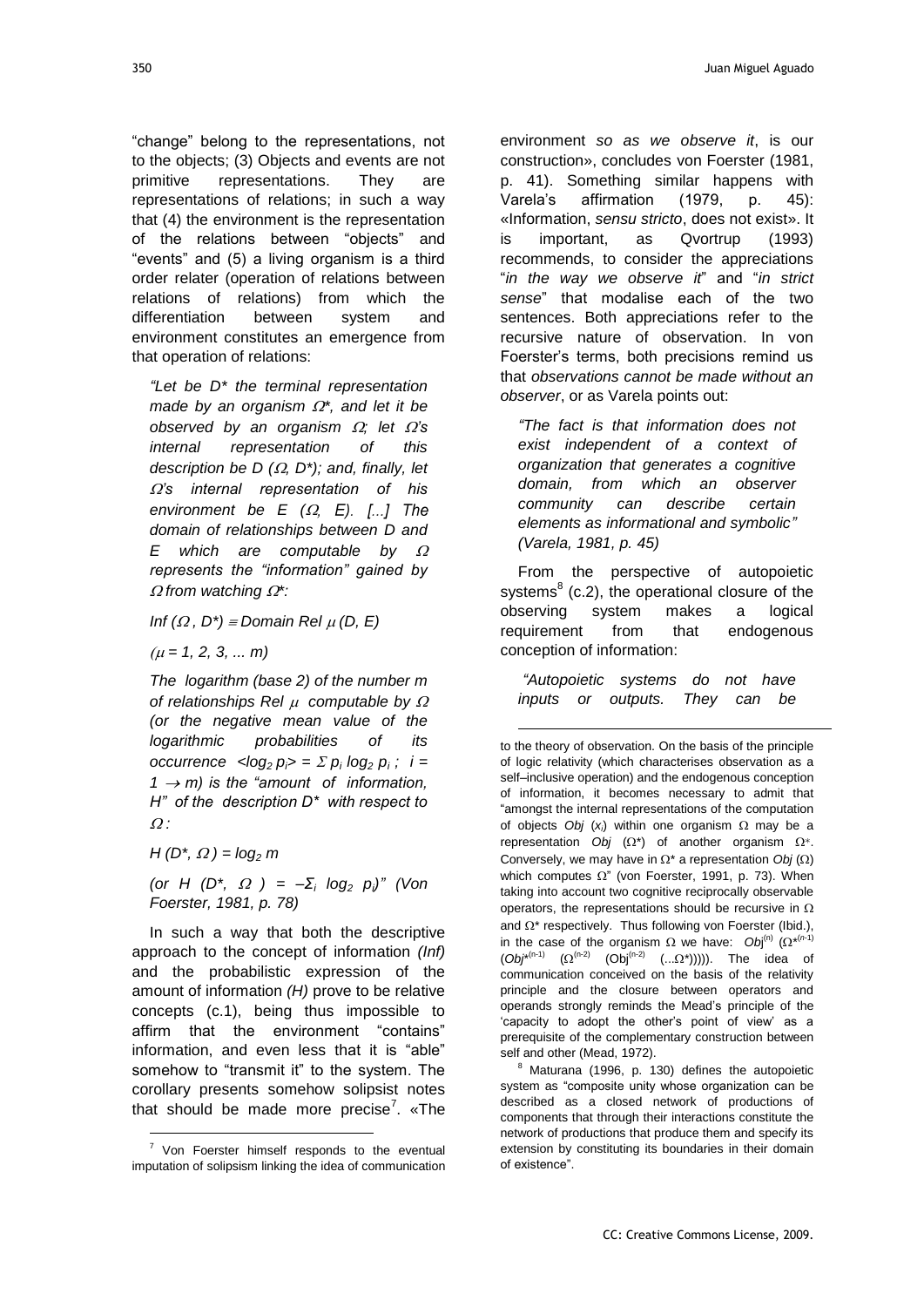*perturbated by independent events and undergo internal structural changes which compensate these perturbations" (Maturana and Varela, 1980, p. 81)*

As a consequence, what is normally perceived as interaction (in the sense of an exchange of information) is understood here as a behavioural coupling of operationally closed systems that perturbate each other (Qvortrup, 1993). This involves no longer a difference as cause of a difference, which presupposes a certain conmensurability between system and environment (or, in other words, an ontologization of the difference between both). It rather involves independent changes (as part of systems' structural drift) that couple becoming thus part of systems' horizon of operations and, as such, become meaningful differences. Rather than being produced or made, differences, in that case, are found by the system.

*"In the context of the autopoietical reproduction the environment exists as irritation, disturbance, noise, and it only becomes meaningful when it can be related to the system's decision-making connections. This is only the case when the system can understand which difference it makes for its decisionactivity when the environment changes or doesn't change in one or the other respect. Such a difference which exists for the system in the environment and which for the system may imply a difference for the system itself, i.e. a different decision, in accordance with Gregory Bateson we would call information. As 'difference that makes a difference' information is always the system's own product, an aspect of the processing of decision and not a fact in the environment which exists independently of observation and evaluation. On the other hand the system cannot freely create information as its own product or let it be. The system is continuously perturbated by the environment, and with its decisionnetwork it seeks out perturbations so as to transform them into information and to use them as a guide for decision-* *making" (Luhmann cit. in Qvortrup, 1993)*

In the end, the two constructivist perspectives considered here link the observational problems of information to a conception of cognition that, inasmuch as it is assumed as part of its own condition of observation, becomes necessarily a kind of epistemology<sup>9</sup>. In other words, for the constructivist perspective, cognition and epistemology overlap each other in the same operative principle:

*"There is an external world which already follows from the fact that understanding can be made as a selfcontained operation; however, we do not have any direct access to the world. Understanding cannot reach the outside world without understanding. In other words, understanding is understanding as self-referential process" (Luhmann, 1990a, p. 33)*

That self-referential proposal of cognition articulated upon an endogenous conception of information forces to attend to the biological principles implicit in observational logics and poses, in the end, a radical revision of the concept of communication.

## **3. Observation, Cognition and Communication**

Spencer-Brown (1979) begins his *Laws of Form* that way: *Draw a distinction*. The distinction establishes the observing act by which a boundary is constituted, dividing space into two subspaces, two complementary delimited continents. The boundary hides a double-fronted complexity: simultaneously joins and separates, refers and differs. It is at the same time condition of possibility and limit, condition of relation and insulator, condition of process and state. The boundary is the prerequisite for the cognitive

<sup>&</sup>lt;sup>9</sup> "In the very moment we stop considering that the notions that we use are a property or an attribute of the observed system and we come to conceive them as an emergent product of the interaction between ourselves and the observed system [...] we shift from ontology to epistemology, from the observed systems to our knowledge of them" (Pakman, cit. in von Foerster, 1991, p. 103)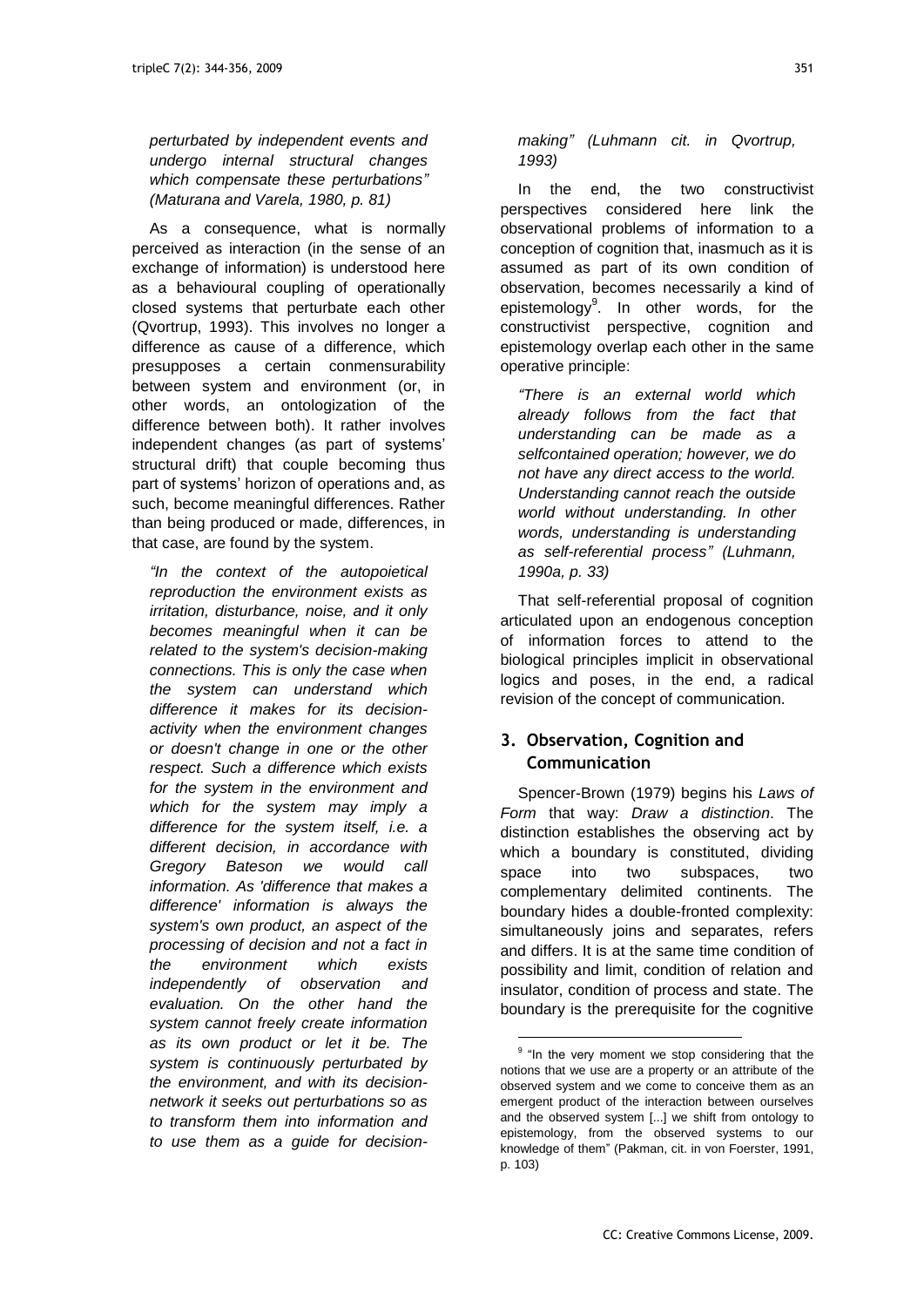production of a world: it organises a whole topology of perception on the basis of an ontology of the distinction. However, the distinction does not presuppose the difference; it articulates it, making the difference possible. There is no space (limited by difference) before the distinction. Distinction is perfect continence (Ibid.).

Nevertheless, the topology of perception in which the fracture of space is organised is not yet a topology of meaning. To complete the observation cycle it is essential to draw an indication, the mark of the difference onto one of the sides of the distinction. On the space differentiated upon the distinction, it is possible to establish a topology of meaning, or in other words, it is possible to name the world produced.

If knowledge is an organizational extension of observation (Varela, 1980), it seems essential to get rid of the anthropocentrical attributes of the idea of knowledge in order to understand its organizational nature. *Knowledge* is, in general terms, the substantiation (favoured by an intellectual tradition focused on accumulation and, consequently, needing its materialization) of a characteristic process of living systems. According to Maturana and Varela (1996), we mean by knowledge, in a global and first sense, the structural coupling (or rather, the ontogenical co-dependence) between two living units or between a living unit and its environment. In this sense, the ideas of communication and knowledge are joined in the notion of *co-ontogeny* proposed by the mentioned authors (Ibid.), correlative, in its turn, of a wide concept of *life*.

*"The fact of living – of keeping continuously the structural coupling as a living being- is knowing in the field of existence. Aphoristically: living is knowing (living is effective action in the fact of existing as a living being)" (Varela, 1996, p. 149)*

In this existential *living/knowing* circle, the antropocentred conception of knowledge constitutes a variant characterized, further than the biological determinants, but in operational coherence with them, by the presence of three organizational poles: society, language and self-consciousness. According to Maturana and Varela"s deffinition, we assume the delimitation of the term *cognition* as anthropologically decentred knowledge, while according to the tradition mostly present in human sciences we reserve the term *knowledge* for those anthropocentric cognitive processes. If cognition is expressed in the emergence of operational coherences that constitute domains of existence, knowledge is substantiated in operational coherences with a socio-linguistic base that constitute domains of reality<sup>10</sup>.

The relation between knowledge and cognition, accordingly, is constituted in double contingency. Knowledge emerges on the base of the cognitive processes carried out in the threefold context society-languageself consciousness; but at the same time, inasmuch as they are linguistically and socially centered, we have no option but considering cognition on the basis of knowledge or, in other words, our domains of reality, existence and cognition are respectively overlapped: "Everything is included in meaning, but meaning is an emergence from that everything" (Morin, 1992, p. 173).

Consequently, knowledge can be understood, in general terms, as the building process of subject/world relations, where "world" refers to the non-subject, i.e., all that remains on the other side of the distinction that makes the subject emerge. The preference for the use of "world" instead of "object" comes from the consideration of the specificity of the subject/object pair as a

<sup>&</sup>lt;sup>10</sup> The distinction between knowledge and cognition is originally approached to in cultural anthropology. It is here conceived as an extension of the complementarity between process and state with regard to the idea of culture in terms of production and reproduction. Understanding both knowledge and cognition as characteristics of the human condition; we however distinguish between cognition as a process and knowledge as an accumulation or remaining trace of that process. Nonetheless the exclusive circumscription of the concept of cognition to the human being is biologically and anthropologically unsustainable, unless a link to exclusivity between the notions of cognition and knowledge is in turn established (i.e. cognition necessarily presupposes knowledge). As far as our proposition is concerned the distinctive idea of cognition (with regard to knowledge) finds close relationship with the Merleau-Pontian phenomology of perception.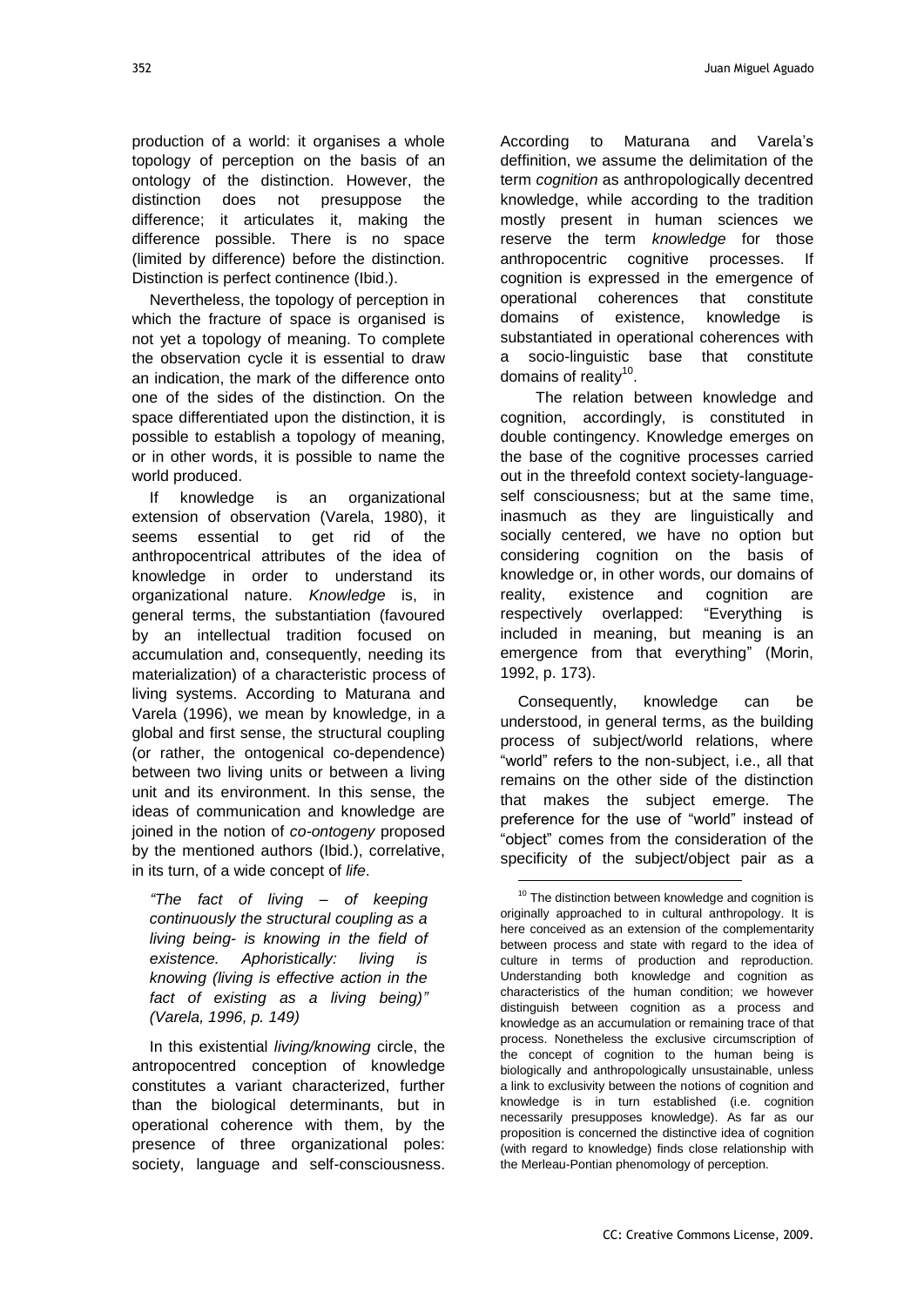differentiated form of the general subject/world conception. Apart from this, given the constitutively socio-linguistic character of the subject, from now on we will understand the first pole of the subject-world pair in a purely acting sense, such as *actor* or *agent*. Its genetic link with the idea of subject makes it possible to conceive the "subject" of cognition as proto-subject, precisely because it is a pure agent. The distance from the agent to the subject is the one that goes from the organism to the 'self'.

The centrality of observation both with respect to cognition and with respect to knowledge remains founded in a double conceptual link: the idea of cognition is articulated upon distinction; the idea of knowledge is articulated upon differential indication. In the context of cognition, the act of observation produces the observing subject as a pure agent. Observation takes the observer out of the world that he himself has produced by drawing an invisible metadistinction (which Spencer-Brown (1979, p. 62) names as "re-entry") and placing the difference beyond it. The world is thus the mark of the cognitive agent while the cognitive agent comes to be the trace of its own creating action. In order to reintroduce himself in the world, to be constituted into an objectivised-subject, the observer will need a mirror (self consciousness) and a conversation (society). In the case of the human being, both are possible because of and on the basis of language. The first characteristic of knowledge, the boundary of its distinction with regard to cognition, turns out to be thus the reintroduction of the observer in the world that emerges from observation, the production of subjects on the basis of the production of worlds.

The observing subject emerges as a fixed point (Dupuy, 1982) in the complementariety process among selfconsciousness, language and society that constitutes the antropocentred conception of knowledge. The processes of knowledge, therefore, will be characterised by the recursivity between the sides of distinction and, consequently, like two opposite mirrors, by the extension of differential logics in infinitely recursive chains.

That qualitative leap from cognition to knowledge, from the cognitive agent (protosubject) to the subject-observer, is only possible within the context of the sociolinguistic phenomenical domain. In Maturanian terms, *the observer exists in language* (Maturana, 1996, 148-149). According with that sociolinguistic foundational condition of observation it is possible to affirm with Maturana and Varela (1996) that «everything said is said by an observer to another observer».

More over, this implies supposing the genetically preceding condition of cognition regarding the distinction subject/object. Cognition involves the act of emergence of the world in a phenomenological sense close to the one proposed by Merleau-Ponty (1975) when focusing the body as the vehicle of being-in-the-world. For this reason, we have preferred to denominate the agent of cognition as proto-subject, precisely in the sense of a pure agent ontogenically involved in natural phenomena. In this sense organism (as a living system) is a precondition for the subject, but the latter does not circumscribe to the physical and organisational limits of the former<sup>11</sup>. Even more, through the concept of cognition understood as the organizational integration of the differences constituted from/in observation (Maturana and Varela, 1996), it is possible to reintegrate the world into the proto-subject: the cognitive agent constitutes a world in the act of cognition whose limits are the type of sensori-motor operations in which its operational closure is expressed. In

 $11$  Morin (1997) focuses attention on the original biological features of subject: self-centrism, self– reference and self-finalism, all of these being organizational characteristics of the organism (or of the autopoietic unit as the lving system). Consequently, the transition from proto-subject (the cognitive agent) to subject (the self-conscious self) is not merely a leap of ontological quality in the sense of producing a social subjectivity within the physical being. Subject is not a superposition over the organism in the same way that society is not a superposition over Nature. The relationship between organism (the cognitive protosubject) and subject (in its full sociolinguistic sense) is much more complex than an instrumental inclusion (as it is presupposed by the platonic tradition on the body/mind problem) or a corresponding inclusion (as proposed by a sort of contemporary biological humanism).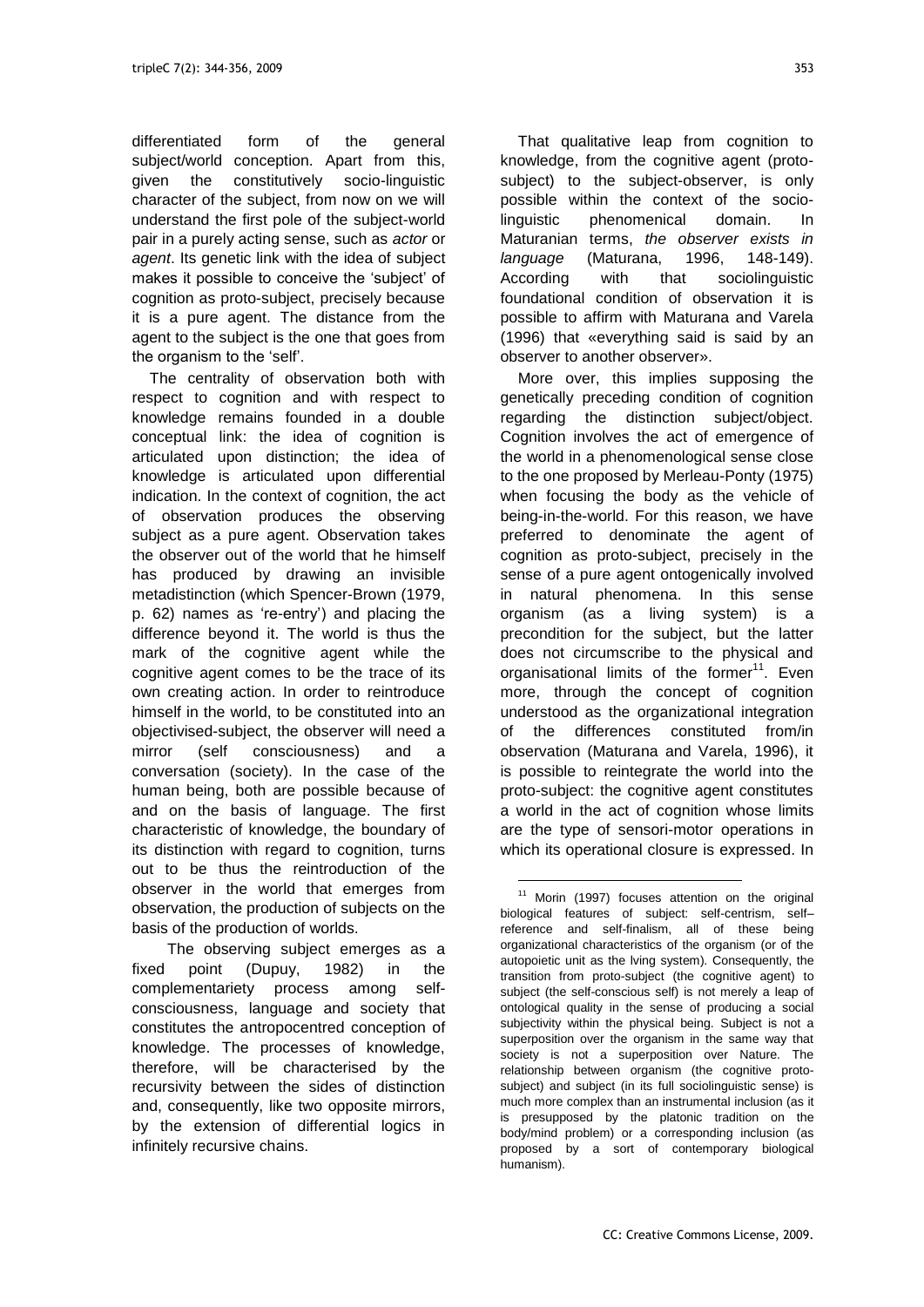terms of the authors mentioned (Ibid.), cognition, (and, by extension, also knowing) supposes the *enaction<sup>12</sup>* of a world.

Subject and object are then constituted not strictly in cognition, but in the leap from cognition to knowledge. The subject emerges simultaneously upon the natural condition of the proto-subject and upon the social condition of the world enacted in language. In epistemological terms, that leap is decisive: from the world as a part of the proto-subject (cognitive agent) we come to the subject as part of the world. The subject is reintroduced into the world, and the world is distinguished through cognition by a differentiation which is possible upon the utterability of the world.

The observational conception of cognition/knowledge thus far sketched is based upon a principle of codetermination between form and structure which is necessarily coherent with the general implications of structural determination. The quantity of variety of a structure constrains the sphere of possibilities of transformation and interaction and consequently a given form refers to a possible spectrum of structures (and inversely). Form is therefore one of the possible traces of the action of the perceptive structure (understood as an operator of distinctions). Perceptive structure itself comes then to be a sort of formgenerating form.

If distinction and difference are the algorithmic conditions of form, then it can be argued that the implicit logic in the biocognitive conception of observation is a logic of form in the terms posed by Spencer-Brown (1979). Moreover, beyond the etymological play on words (*in-formare* is to put into form), this *logic of form* is also an *informational logic* in as much as *information* involves the "act of giving form" inherent to distinction. And that idea of informational logic takes us to the matter of *data* as the atoms of observation. Neither logic of form nor informational logic allows us to conceive the data in a classic sense, as traces of the intrinsic characters of

l

the object. If we accept the relationship between observation and cognition/knowledge as informational, then observation cannot constitute a sort of affidavit on the object, but rather a recursive coordinated production of coordinated differences.

From this perspective communication cannot be understood as a process of transmission or as a purely referential action. Firstly, because information, as an endogenous distinction coherent with the structure of the system, is in no way transmissible. Secondly, communication, as relative to observational behaviour, can be constituted as relating to a meaning only in the terms of a semantic description $13$ operated by the observer: the meaning of a communication lies in its cognitive nature of selective action and consequently it is a product of the relational distinction operated by the observer with respect to a unit and its environment.

Conversely, the idea of communication in the observational perspective refers to a process of coordination of operational coherences, i.e. as the realization of those behavioural coordinations which constitute (and become a constitution of) society. Luhmann (1991, p. 204) uses the term *interpenetration* to refer precisely to that process through which cognitive processes are interlaced in ontogenetic co-dependence. Precisely, the German sociologist points to communication as the kind of operation which makes possible the organizational

<sup>&</sup>lt;sup>12</sup> The term 'enaction' was coined by Varela (1979; 1996) to designate precisely the idea of cognition as the act of bringing forth the world in operational coherence with the cognitive agent. From the enactive perspective, knowing is the action of making a world emerge.

<sup>&</sup>lt;sup>13</sup> A semantic description, according to the terminology used by Maturana and Varela (1996, p. 178), is precisely the type of relational distinction operated by the observer in reference to an interaction that gives rise to the generic concept of behaviour. In other words, a semantic description is a projection of the observer that imposes meaning over phenomena. The confusion of the properties emanated from the semantic description with the organisational properties of the observed phenomenon makes it possible for example to define communication as the "transference" of information or meanings between subjects. In this same sense it is the quality of semantic descriptability what makes it possible to deal with the domain of communicative behaviour as a domain of coordinated behaviours associated to semantic terms. In Varela"s terms, the semantic description only transcends the linguistic domain to the extent that this is overlapped to the cognitive and existential domains.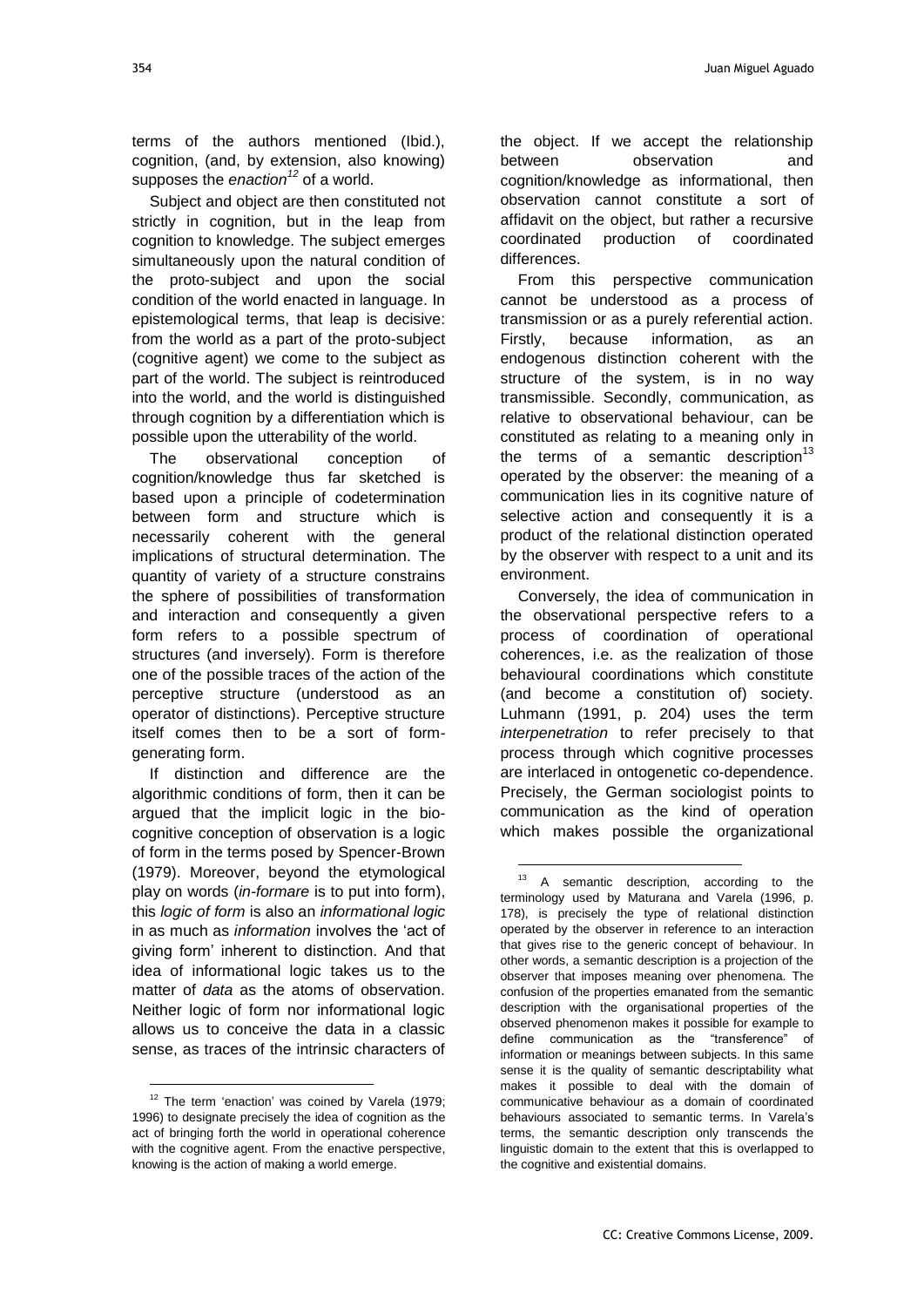closure of the social system, i.e. the social system"s autopoetic operation (the operation via which the system produces the networks of operations that constitute it). Communication, Luhmann concludes, is the social system"s operation of the recursive distinction (the re-entry of the distinctionindication between system and environment).

Communication thus involves a relational dimension superimposed on the cognitive process understood as a management of differences. The incommunicability of endogenous information upon which cognition is constructed is solved by the selfreferential coupling between selection (or observation) processes. The same argument by von Foerster (1991) quoted above with regard to the principle of relativity (see footnote 7) is useful for illustrating communication as a double contingency process between observable systems (Luhmann, 1991, p. 202). The mutual contingency between observable systems is a logical requirement derived from its own

self-reflexive operation. Using Luhmann's terminology, the leap from cognition to knowledge is possible within the linguistic domain as a double contingency between *ego* and *alter* from which both emerge as subjects.

The characterization of communication as interpenetration or double contingency constitutes the essential reason for which Luhmann (1991, p. 140) defines it as an exclusively social phenomenon beyond the unavoidably self-referential condition of the subjects of cognition – "only social systems" can communicate" (Luhmann, 1991, p. 142)– . That seems to be the final reason why, for Maturana and Varela (1996, p. 144), language as the sphere of "consensual coordination of interactions" constitutes a domain that is superimposed over cognitive and existential domains. Communication in that sense becomes the processing form of social system's (self-)observation through which subjects reflexively transcend the limits of cognition.

#### **References**

- Aguado, J.M. (2000). "El Golem y el jugador de ajedrez: La IA como mitología de la Naturaleza". *Sphera Publica*. *Revista de Ciencias Sociales, 1(0)*, 111-117.
- ── "Making the social subject: the role of theory and technology in social emergence". *Journal of Sociocybernetics*, *2/1*, pp. 2-9
- ── (2003). *Comunicación y Cognición. Las bases de la complejidad.* Sevilla, Comunicación Social Ediciones.
- Ashby, W.R. (1977). *Introducción a la cibernética*. México. Ediapsa.
- Atlan, H. (1990). *Entre el cristal y el humo*. Madrid. Debate.
- Bateson, G. (1985). *Pasos hacia una ecología de la mente*. Buenos Aires. Carlos Lohé.
- ── (1991). *Sacred Unity: Further Steps to an Ecology of Mind*. New York. E.P. Dutton.
- Brillouin, L. (1956). *Science and Information Theory*. New York. Academic Press.
- Brier, S. (1992). "Information and Consciousness: A Critique of the Mechanistic Concept of Information". In *Cybernetics & Human Knowing, 1(1-2)*, 7-29.
- Crosson, F.J. and Sayre, K.M. (1971), *Cibernética y Filosofía*. México. F.C.E.
- Dupuy, J. P. (1994). *Aux origines des sciences cognitives*. Paris. La Découverte.
- Foerster, H. von (1960). *Self-organizing systems*. California. Yovitz and Cameron.
- ── (1981). *Observing systems*. Seaside, California. Intersystems Publications.
- ── (1991). *Las semillas de la cibernética*. Barcelona. Gedisa.
- Fuller, S. (1988). *Social Epistemology*. Bloomington. Indiana University Press.
- Hacking, I. (1995). *La domesticación del azar*. Barcelona. Gedisa.
- ── (1996). *Representar e intervenir*. Barcelona. Paidós.
- Ibáñez, J. (1985). *Del algoritmo al sujeto. Perspectivas de la investigación social*. Madrid. Siglo XXI.
- Ibáñez, J. (1994). *El regreso del sujeto. La investigación social de segundo orden*. Madrid. Siglo XXI.
- Iranzo, J.M. and Blanco, J.R. (1999). *Sociología del conocimiento científico*. Madrid. CIS-Universidad de Navarra.
- Johnson, M. (1991). *El cuerpo en la mente. Fundamentos corporales del significado, la imaginación y la razón*. Madrid.
- Debate. Kant, E. (1970). *Crítica de la razón pura*. Madrid. Ediciones Ibéricas.
- Kauffman, S. (1993). *The Origins of Order: Self-Organization and Selection in Evolution*. Oxford University Press.
- Luhmann, N. (1982). *The differentiation of society*. New York. Columbia University Press.
- ── (1989). *Ecological Communication.* Cambridge. Polity Press.
- ── (1990a). *Essays on self-reference*. New York. Columbia University Press.
- ── (1990b). "The Cognitive Program of Constructivism and a Reality that Remains Unknown". In Krohn, W.; Günther, K. &
- Nowotny, H. (1990). *Self-organization: Portrait of a Scientific Revolution*. Boston. Kluwer Academic Publishers.
- ── (1991). *Sistemas sociales: lineamientos para una teoría general*. Barcelona. Anthropos.